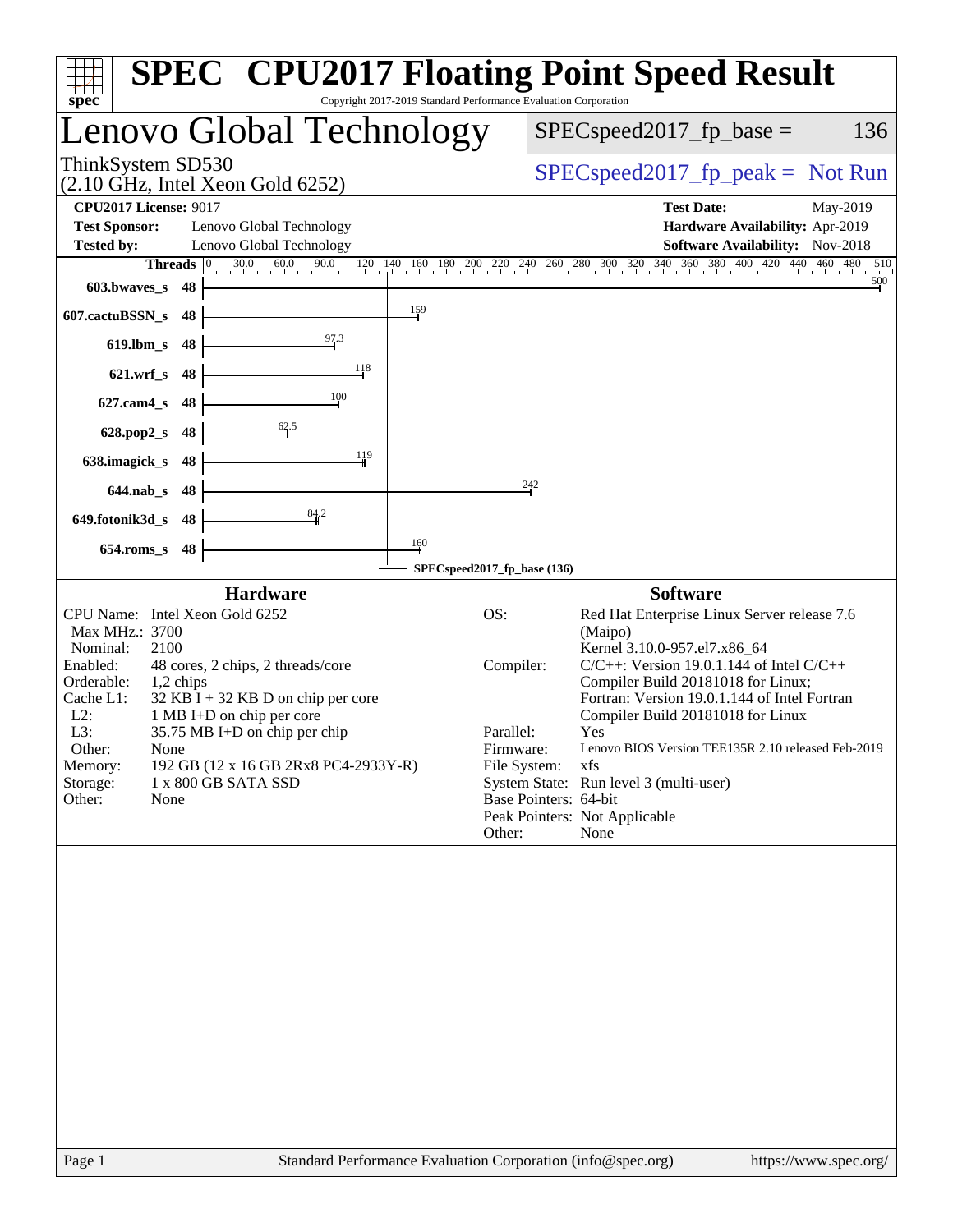

### **[SPEC CPU2017 Floating Point Speed Result](http://www.spec.org/auto/cpu2017/Docs/result-fields.html#SPECCPU2017FloatingPointSpeedResult)** Copyright 2017-2019 Standard Performance Evaluation Corporation

# Lenovo Global Technology

(2.10 GHz, Intel Xeon Gold 6252)

 $SPEC speed2017_fp\_base = 136$ 

### ThinkSystem SD530  $SPEC speed2017_f p_peak = Not Run$

**[Test Sponsor:](http://www.spec.org/auto/cpu2017/Docs/result-fields.html#TestSponsor)** Lenovo Global Technology **[Hardware Availability:](http://www.spec.org/auto/cpu2017/Docs/result-fields.html#HardwareAvailability)** Apr-2019 **[Tested by:](http://www.spec.org/auto/cpu2017/Docs/result-fields.html#Testedby)** Lenovo Global Technology **[Software Availability:](http://www.spec.org/auto/cpu2017/Docs/result-fields.html#SoftwareAvailability)** Nov-2018

**[CPU2017 License:](http://www.spec.org/auto/cpu2017/Docs/result-fields.html#CPU2017License)** 9017 **[Test Date:](http://www.spec.org/auto/cpu2017/Docs/result-fields.html#TestDate)** May-2019

### **[Results Table](http://www.spec.org/auto/cpu2017/Docs/result-fields.html#ResultsTable)**

|                                   | <b>Base</b>                |                |                |                |            | <b>Peak</b>    |            |                |                |              |                |              |                |              |
|-----------------------------------|----------------------------|----------------|----------------|----------------|------------|----------------|------------|----------------|----------------|--------------|----------------|--------------|----------------|--------------|
| <b>Benchmark</b>                  | <b>Threads</b>             | <b>Seconds</b> | Ratio          | <b>Seconds</b> | Ratio      | <b>Seconds</b> | Ratio      | <b>Threads</b> | <b>Seconds</b> | <b>Ratio</b> | <b>Seconds</b> | <b>Ratio</b> | <b>Seconds</b> | <b>Ratio</b> |
| 603.bwayes_s                      | 48                         | 118            | 500            | 118            | 501        | 118            | 500        |                |                |              |                |              |                |              |
| 607.cactuBSSN s                   | 48                         | 105            | 159            | 105            | 159        | 105            | 159        |                |                |              |                |              |                |              |
| $619.$ lbm s                      | 48                         | 53.9           | 97.1           | 53.8           | 97.4       | 53.8           | 97.3       |                |                |              |                |              |                |              |
| $621.wrf$ s                       | 48                         | <b>112</b>     | <b>118</b>     | 112            | 118        | 112            | 119        |                |                |              |                |              |                |              |
| $627$ .cam $4 \text{ s}$          | 48                         | 88.2           | 100            | 88.6           | 100        | 88.4           | <b>100</b> |                |                |              |                |              |                |              |
| $628.pop2_s$                      | 48                         | <u>190</u>     | 62.5           | 189            | 62.8       | 191            | 62.2       |                |                |              |                |              |                |              |
| 638.imagick_s                     | 48                         | 120            | 120            | 121            | 119        | 122            | 118        |                |                |              |                |              |                |              |
| $644$ .nab s                      | 48                         | 72.1           | 242            | 72.1           | 242        | 72.2           | 242        |                |                |              |                |              |                |              |
| 649.fotonik3d_s                   | 48                         | 107            | 84.9           | 108            | 84.2       | 109            | 83.6       |                |                |              |                |              |                |              |
| $654$ .roms_s                     | 48                         | 97.9           | 161            | 98.5           | <b>160</b> | 99.6           | 158        |                |                |              |                |              |                |              |
| $SPEC speed2017$ fp base =<br>136 |                            |                |                |                |            |                |            |                |                |              |                |              |                |              |
|                                   | $SPECspeed2017_fp\_peak =$ |                | <b>Not Run</b> |                |            |                |            |                |                |              |                |              |                |              |

Results appear in the [order in which they were run.](http://www.spec.org/auto/cpu2017/Docs/result-fields.html#RunOrder) Bold underlined text [indicates a median measurement](http://www.spec.org/auto/cpu2017/Docs/result-fields.html#Median).

#### **[Operating System Notes](http://www.spec.org/auto/cpu2017/Docs/result-fields.html#OperatingSystemNotes)**

Stack size set to unlimited using "ulimit -s unlimited"

### **[General Notes](http://www.spec.org/auto/cpu2017/Docs/result-fields.html#GeneralNotes)**

Environment variables set by runcpu before the start of the run: KMP\_AFFINITY = "granularity=fine,compact,1,0" LD\_LIBRARY\_PATH = "/home/cpu2017-1.0.5-ic19.0u1/lib/intel64" OMP\_STACKSIZE = "192M"

 Binaries compiled on a system with 1x Intel Core i9-7900X CPU + 32GB RAM memory using Redhat Enterprise Linux 7.5 Transparent Huge Pages enabled by default Prior to runcpu invocation Filesystem page cache synced and cleared with: sync; echo 3> /proc/sys/vm/drop\_caches NA: The test sponsor attests, as of date of publication, that CVE-2017-5754 (Meltdown) is mitigated in the system as tested and documented. Yes: The test sponsor attests, as of date of publication, that CVE-2017-5753 (Spectre variant 1) is mitigated in the system as tested and documented. Yes: The test sponsor attests, as of date of publication, that CVE-2017-5715 (Spectre variant 2) is mitigated in the system as tested and documented. Yes: The test sponsor attests, as of date of publication, that CVE-2018-3640 (Spectre variant 3a) is mitigated in the system as tested and documented. Yes: The test sponsor attests, as of date of publication, that CVE-2018-3639 (Spectre variant 4) is mitigated in the system as tested and documented.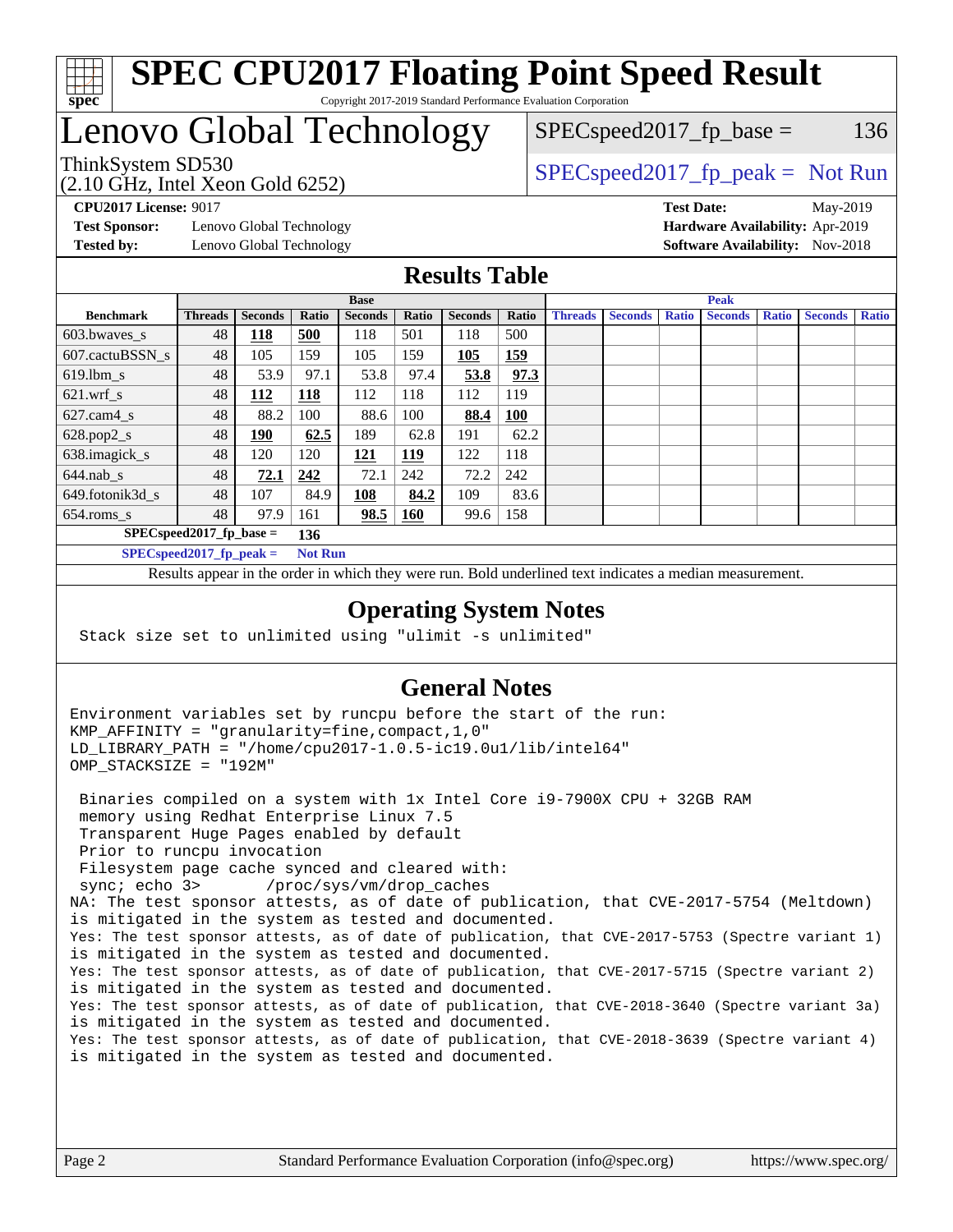| <b>SPEC CPU2017 Floating Point Speed Result</b><br>Copyright 2017-2019 Standard Performance Evaluation Corporation<br>$spec^*$                                                                                                                                                                                                                                                                                                                                                                                                                                                                                                                                                                                                                                                                                                                                                                        |                                                                                                                                                                                                         |                                                                                                                                |                                             |     |  |
|-------------------------------------------------------------------------------------------------------------------------------------------------------------------------------------------------------------------------------------------------------------------------------------------------------------------------------------------------------------------------------------------------------------------------------------------------------------------------------------------------------------------------------------------------------------------------------------------------------------------------------------------------------------------------------------------------------------------------------------------------------------------------------------------------------------------------------------------------------------------------------------------------------|---------------------------------------------------------------------------------------------------------------------------------------------------------------------------------------------------------|--------------------------------------------------------------------------------------------------------------------------------|---------------------------------------------|-----|--|
| Lenovo Global Technology                                                                                                                                                                                                                                                                                                                                                                                                                                                                                                                                                                                                                                                                                                                                                                                                                                                                              |                                                                                                                                                                                                         | $SPEC speed2017fp base =$                                                                                                      |                                             | 136 |  |
| ThinkSystem SD530<br>$(2.10 \text{ GHz}, \text{Intel Xeon Gold } 6252)$                                                                                                                                                                                                                                                                                                                                                                                                                                                                                                                                                                                                                                                                                                                                                                                                                               |                                                                                                                                                                                                         | $SPEC speed2017rfp peak = Not Run$                                                                                             |                                             |     |  |
| <b>CPU2017 License: 9017</b><br><b>Test Sponsor:</b><br>Lenovo Global Technology                                                                                                                                                                                                                                                                                                                                                                                                                                                                                                                                                                                                                                                                                                                                                                                                                      |                                                                                                                                                                                                         | <b>Test Date:</b>                                                                                                              | May-2019<br>Hardware Availability: Apr-2019 |     |  |
| <b>Tested by:</b><br>Lenovo Global Technology                                                                                                                                                                                                                                                                                                                                                                                                                                                                                                                                                                                                                                                                                                                                                                                                                                                         |                                                                                                                                                                                                         |                                                                                                                                | <b>Software Availability:</b> Nov-2018      |     |  |
|                                                                                                                                                                                                                                                                                                                                                                                                                                                                                                                                                                                                                                                                                                                                                                                                                                                                                                       | <b>Platform Notes</b>                                                                                                                                                                                   |                                                                                                                                |                                             |     |  |
| Choose Operating Mode set to Maximum Performance<br>Choose Operating Mode set to Custom Mode<br>C-States set to Legacy<br>C1 Enhanced Mode set to Enable<br>Adjacent Cache Prefetcher set to Disable<br>Sysinfo program /home/cpu2017-1.0.5-ic19.0ul/bin/sysinfo<br>Rev: r5974 of 2018-05-19 9bcde8f2999c33d61f64985e45859ea9<br>running on localhost.localdomain Fri May 24 07:04:46 2019<br>SUT (System Under Test) info as seen by some common utilities.<br>For more information on this section, see<br>https://www.spec.org/cpu2017/Docs/config.html#sysinfo<br>From /proc/cpuinfo<br>model name : Intel(R) Xeon(R) Gold 6252 CPU @ 2.10GHz<br>"physical id"s (chips)<br>2<br>96 "processors"<br>cores, siblings (Caution: counting these is hw and system dependent. The following<br>excerpts from /proc/cpuinfo might not be reliable. Use with caution.)<br>cpu cores : 24<br>siblings : 48 |                                                                                                                                                                                                         |                                                                                                                                |                                             |     |  |
| From 1scpu:<br>Architecture:<br>$CPU$ op-mode( $s$ ):<br>Byte Order:<br>CPU(s):<br>On-line CPU(s) list:<br>Thread(s) per core:<br>$Core(s)$ per socket:<br>Socket(s):<br>NUMA $node(s):$<br>Vendor ID:<br>CPU family:<br>Model:<br>Model name:<br>Stepping:<br>CPU MHz:<br>BogoMIPS:<br>Virtualization:<br>L1d cache:<br>Lli cache:<br>L2 cache:<br>L3 cache:                                                                                                                                                                                                                                                                                                                                                                                                                                                                                                                                         | x86 64<br>$32$ -bit, $64$ -bit<br>Little Endian<br>96<br>$0 - 95$<br>2<br>24<br>2<br>$\overline{a}$<br>GenuineIntel<br>6<br>85<br>6<br>2100.000<br>4200.00<br>$VT - x$<br>32K<br>32K<br>1024K<br>36608K | physical 1: cores 0 1 2 3 4 5 6 8 9 10 11 12 13 16 17 18 19 20 21 25 26 27 28 29<br>$Intel(R) Xeon(R) Gold 6252 CPU @ 2.10GHz$ |                                             |     |  |
| (Continued on next page)                                                                                                                                                                                                                                                                                                                                                                                                                                                                                                                                                                                                                                                                                                                                                                                                                                                                              |                                                                                                                                                                                                         |                                                                                                                                |                                             |     |  |
| Page 3                                                                                                                                                                                                                                                                                                                                                                                                                                                                                                                                                                                                                                                                                                                                                                                                                                                                                                | Standard Performance Evaluation Corporation (info@spec.org)                                                                                                                                             |                                                                                                                                | https://www.spec.org/                       |     |  |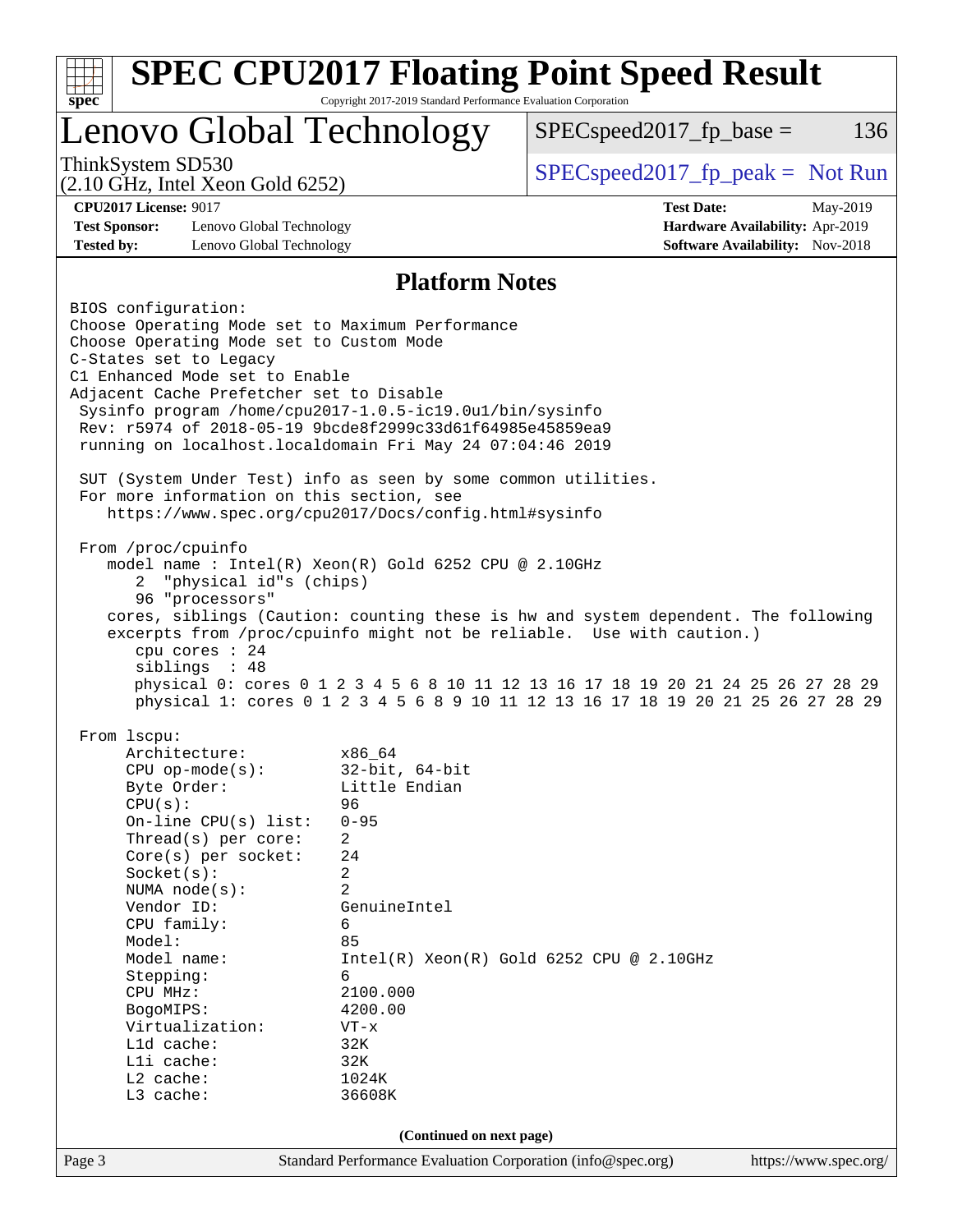| <b>SPEC CPU2017 Floating Point Speed Result</b><br>spec<br>Copyright 2017-2019 Standard Performance Evaluation Corporation                                                                                                                                                                                                                                                                                                                                                                                                                                                                                                                                                                                                                                                                                                                                                                                                                                                                                            |                                                                    |
|-----------------------------------------------------------------------------------------------------------------------------------------------------------------------------------------------------------------------------------------------------------------------------------------------------------------------------------------------------------------------------------------------------------------------------------------------------------------------------------------------------------------------------------------------------------------------------------------------------------------------------------------------------------------------------------------------------------------------------------------------------------------------------------------------------------------------------------------------------------------------------------------------------------------------------------------------------------------------------------------------------------------------|--------------------------------------------------------------------|
| Lenovo Global Technology                                                                                                                                                                                                                                                                                                                                                                                                                                                                                                                                                                                                                                                                                                                                                                                                                                                                                                                                                                                              | 136<br>$SPEC speed2017$ fp base =                                  |
| ThinkSystem SD530<br>$(2.10 \text{ GHz}, \text{Intel Xeon Gold } 6252)$                                                                                                                                                                                                                                                                                                                                                                                                                                                                                                                                                                                                                                                                                                                                                                                                                                                                                                                                               | $SPEC speed2017_fp\_peak = Not Run$                                |
| <b>CPU2017 License: 9017</b>                                                                                                                                                                                                                                                                                                                                                                                                                                                                                                                                                                                                                                                                                                                                                                                                                                                                                                                                                                                          | <b>Test Date:</b><br>May-2019                                      |
| <b>Test Sponsor:</b><br>Lenovo Global Technology<br><b>Tested by:</b><br>Lenovo Global Technology                                                                                                                                                                                                                                                                                                                                                                                                                                                                                                                                                                                                                                                                                                                                                                                                                                                                                                                     | Hardware Availability: Apr-2019<br>Software Availability: Nov-2018 |
| <b>Platform Notes (Continued)</b>                                                                                                                                                                                                                                                                                                                                                                                                                                                                                                                                                                                                                                                                                                                                                                                                                                                                                                                                                                                     |                                                                    |
| NUMA node0 CPU(s):<br>$0 - 23, 48 - 71$<br>$24 - 47, 72 - 95$<br>NUMA $node1$ $CPU(s):$<br>Flags:<br>pat pse36 clflush dts acpi mmx fxsr sse sse2 ss ht tm pbe syscall nx pdpelgb rdtscp<br>lm constant_tsc art arch_perfmon pebs bts rep_good nopl xtopology nonstop_tsc<br>aperfmperf eagerfpu pni pclmulqdq dtes64 monitor ds_cpl vmx smx est tm2 ssse3 sdbg<br>fma cx16 xtpr pdcm pcid dca sse4_1 sse4_2 x2apic movbe popcnt tsc_deadline_timer aes<br>xsave avx f16c rdrand lahf_lm abm 3dnowprefetch epb cat_13 cdp_13 intel_pt ssbd mba<br>ibrs ibpb stibp ibrs_enhanced tpr_shadow vnmi flexpriority ept vpid fsgsbase<br>tsc_adjust bmil hle avx2 smep bmi2 erms invpcid rtm cqm mpx rdt_a avx512f avx512dq<br>rdseed adx smap clflushopt clwb avx512cd avx512bw avx512vl xsaveopt xsavec xgetbvl<br>cqm_llc cqm_occup_llc cqm_mbm_total cqm_mbm_local dtherm ida arat pln pts pku ospke<br>avx512_vnni spec_ctrl intel_stibp flush_l1d arch_capabilities<br>/proc/cpuinfo cache data                        | fpu vme de pse tsc msr pae mce cx8 apic sep mtrr pge mca cmov      |
| cache size $: 36608$ KB<br>From numactl --hardware WARNING: a numactl 'node' might or might not correspond to a<br>physical chip.<br>$available: 2 nodes (0-1)$<br>node 0 cpus: 0 1 2 3 4 5 6 7 8 9 10 11 12 13 14 15 16 17 18 19 20 21 22 23 48 49 50 51<br>52 53 54 55 56 57 58 59 60 61 62 63 64 65 66 67 68 69 70 71<br>node 0 size: 97966 MB<br>node 0 free: 94865 MB<br>node 1 cpus: 24 25 26 27 28 29 30 31 32 33 34 35 36 37 38 39 40 41 42 43 44 45 46 47 72<br>73 74 75 76 77 78 79 80 81 82 83 84 85 86 87 88 89 90 91 92 93 94 95<br>node 1 size: 98304 MB<br>node 1 free: 95692 MB<br>node distances:<br>node<br>$\overline{0}$<br>1<br>0:<br>10<br>21<br>1:<br>21<br>10<br>From /proc/meminfo<br>MemTotal:<br>197688556 kB<br>HugePages_Total:<br>0<br>Hugepagesize:<br>2048 kB<br>From /etc/*release* /etc/*version*<br>os-release:<br>NAME="Red Hat Enterprise Linux Server"<br>VERSION="7.6 (Maipo)"<br>ID="rhel"<br>ID LIKE="fedora"<br>VARIANT="Server"<br>VARIANT_ID="server"<br>VERSION_ID="7.6" |                                                                    |
| (Continued on next page)                                                                                                                                                                                                                                                                                                                                                                                                                                                                                                                                                                                                                                                                                                                                                                                                                                                                                                                                                                                              |                                                                    |
| Page 4<br>Standard Performance Evaluation Corporation (info@spec.org)                                                                                                                                                                                                                                                                                                                                                                                                                                                                                                                                                                                                                                                                                                                                                                                                                                                                                                                                                 | https://www.spec.org/                                              |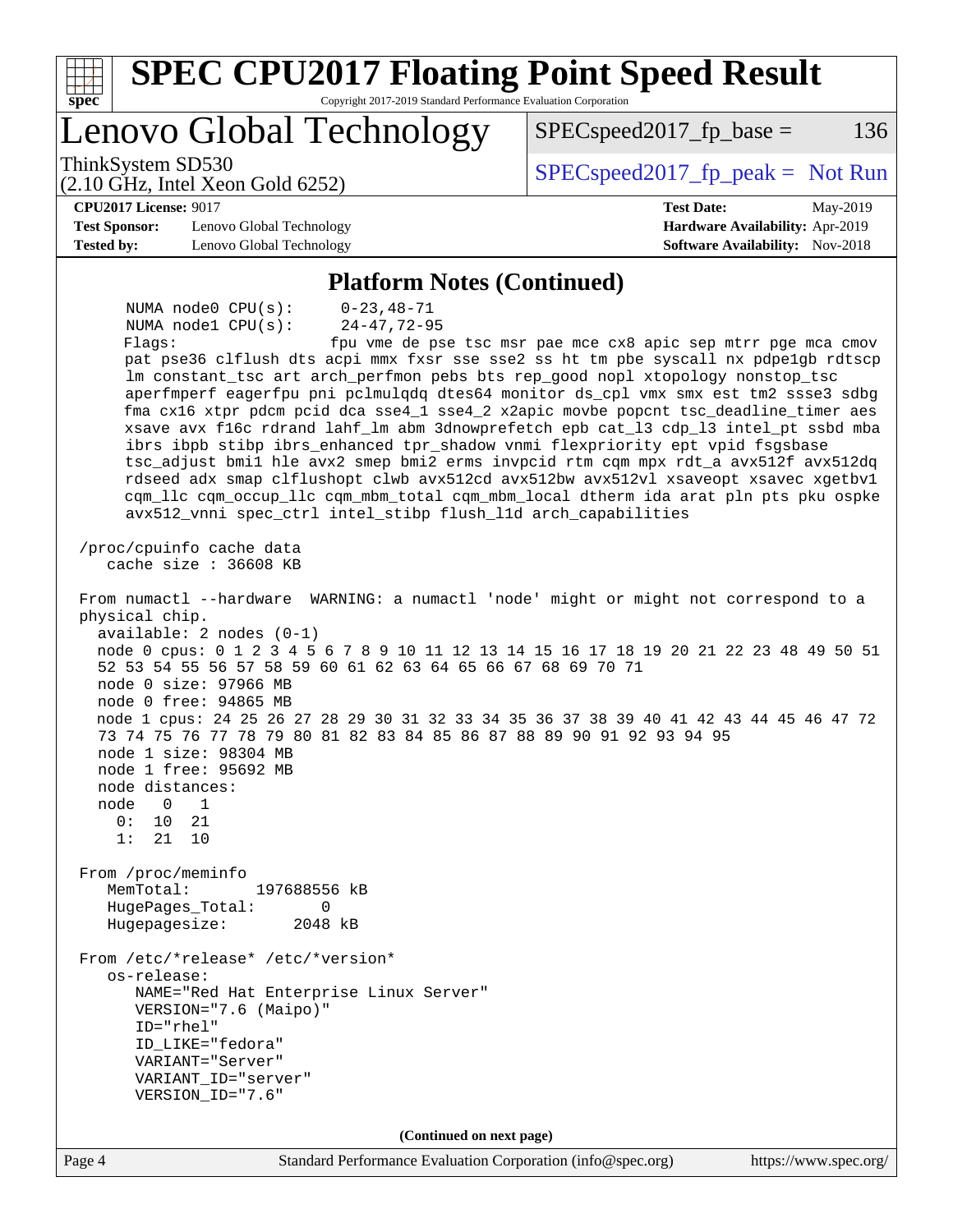

### **[SPEC CPU2017 Floating Point Speed Result](http://www.spec.org/auto/cpu2017/Docs/result-fields.html#SPECCPU2017FloatingPointSpeedResult)** Copyright 2017-2019 Standard Performance Evaluation Corporation

Lenovo Global Technology

ThinkSystem SD530  $SPEC speed2017$  [p\_peak = Not Run

 $SPEC speed2017<sub>fp</sub> base =  $136$$ 

(2.10 GHz, Intel Xeon Gold 6252)

**[CPU2017 License:](http://www.spec.org/auto/cpu2017/Docs/result-fields.html#CPU2017License)** 9017 **[Test Date:](http://www.spec.org/auto/cpu2017/Docs/result-fields.html#TestDate)** May-2019 **[Test Sponsor:](http://www.spec.org/auto/cpu2017/Docs/result-fields.html#TestSponsor)** Lenovo Global Technology **[Hardware Availability:](http://www.spec.org/auto/cpu2017/Docs/result-fields.html#HardwareAvailability)** Apr-2019 **[Tested by:](http://www.spec.org/auto/cpu2017/Docs/result-fields.html#Testedby)** Lenovo Global Technology **[Software Availability:](http://www.spec.org/auto/cpu2017/Docs/result-fields.html#SoftwareAvailability)** Nov-2018

#### **[Platform Notes \(Continued\)](http://www.spec.org/auto/cpu2017/Docs/result-fields.html#PlatformNotes)**

Page 5 Standard Performance Evaluation Corporation [\(info@spec.org\)](mailto:info@spec.org) <https://www.spec.org/> PRETTY\_NAME="Red Hat Enterprise Linux Server 7.6 (Maipo)" redhat-release: Red Hat Enterprise Linux Server release 7.6 (Maipo) system-release: Red Hat Enterprise Linux Server release 7.6 (Maipo) system-release-cpe: cpe:/o:redhat:enterprise\_linux:7.6:ga:server uname -a: Linux localhost.localdomain 3.10.0-957.el7.x86\_64 #1 SMP Thu Oct 4 20:48:51 UTC 2018 x86\_64 x86\_64 x86\_64 GNU/Linux Kernel self-reported vulnerability status: CVE-2017-5754 (Meltdown): Not affected CVE-2017-5753 (Spectre variant 1): Mitigation: Load fences, \_\_user pointer sanitization CVE-2017-5715 (Spectre variant 2): Mitigation: Enhanced IBRS run-level 3 May 24 07:00 SPEC is set to: /home/cpu2017-1.0.5-ic19.0u1 Filesystem Type Size Used Avail Use% Mounted on /dev/sdc3 xfs 693G 35G 659G 5% / Additional information from dmidecode follows. WARNING: Use caution when you interpret this section. The 'dmidecode' program reads system data which is "intended to allow hardware to be accurately determined", but the intent may not be met, as there are frequent changes to hardware, firmware, and the "DMTF SMBIOS" standard. BIOS Lenovo -[TEE135R-2.10]- 02/26/2019 Memory: 4x NO DIMM NO DIMM 12x Samsung M393A2K43CB2-CVF 16 GB 2 rank 2933 (End of data from sysinfo program) **[Compiler Version Notes](http://www.spec.org/auto/cpu2017/Docs/result-fields.html#CompilerVersionNotes)** ============================================================================== CC 619.lbm\_s(base) 638.imagick\_s(base) 644.nab\_s(base) ------------------------------------------------------------------------------ Intel(R) C Intel(R) 64 Compiler for applications running on Intel(R)  $64$ , Version 19.0.1.144 Build 20181018 Copyright (C) 1985-2018 Intel Corporation. All rights reserved. ------------------------------------------------------------------------------ ============================================================================== FC 607.cactuBSSN\_s(base) ------------------------------------------------------------------------------ Intel(R)  $C++$  Intel(R) 64 Compiler for applications running on Intel(R) 64, **(Continued on next page)**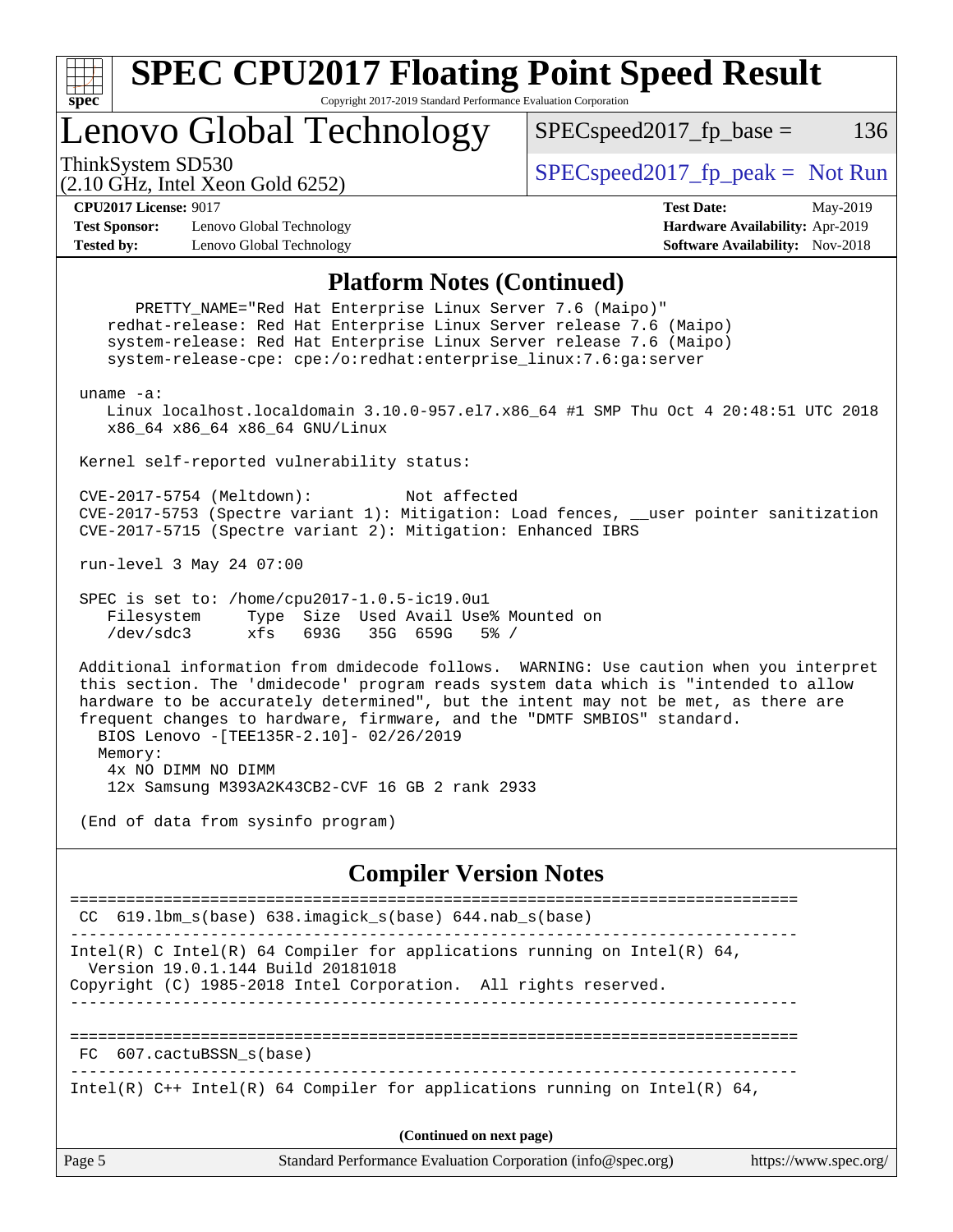| ×.<br>€<br>۰ |  |  |  |  |  |
|--------------|--|--|--|--|--|

# **[SPEC CPU2017 Floating Point Speed Result](http://www.spec.org/auto/cpu2017/Docs/result-fields.html#SPECCPU2017FloatingPointSpeedResult)**

Copyright 2017-2019 Standard Performance Evaluation Corporation

# Lenovo Global Technology

ThinkSystem SD530<br>  $\begin{array}{r} \text{SPEC speed2017\_fp\_peak = Not Run} \\ \text{SPEC speed2017\_fp\_peak = Not Run} \end{array}$ 

 $SPEC speed2017_fp\_base = 136$ 

(2.10 GHz, Intel Xeon Gold 6252)

# **[CPU2017 License:](http://www.spec.org/auto/cpu2017/Docs/result-fields.html#CPU2017License)** 9017 **[Test Date:](http://www.spec.org/auto/cpu2017/Docs/result-fields.html#TestDate)** May-2019

**[Test Sponsor:](http://www.spec.org/auto/cpu2017/Docs/result-fields.html#TestSponsor)** Lenovo Global Technology **[Hardware Availability:](http://www.spec.org/auto/cpu2017/Docs/result-fields.html#HardwareAvailability)** Apr-2019 **[Tested by:](http://www.spec.org/auto/cpu2017/Docs/result-fields.html#Testedby)** Lenovo Global Technology **[Software Availability:](http://www.spec.org/auto/cpu2017/Docs/result-fields.html#SoftwareAvailability)** Nov-2018

## **[Compiler Version Notes \(Continued\)](http://www.spec.org/auto/cpu2017/Docs/result-fields.html#CompilerVersionNotes)**

| Version 19.0.1.144 Build 20181018<br>Copyright (C) 1985-2018 Intel Corporation. All rights reserved.<br>$Intel(R)$ C Intel(R) 64 Compiler for applications running on Intel(R) 64,<br>Version 19.0.1.144 Build 20181018<br>Copyright (C) 1985-2018 Intel Corporation. All rights reserved.<br>$Intel(R)$ Fortran Intel(R) 64 Compiler for applications running on Intel(R)<br>64, Version 19.0.1.144 Build 20181018<br>Copyright (C) 1985-2018 Intel Corporation. All rights reserved. |
|----------------------------------------------------------------------------------------------------------------------------------------------------------------------------------------------------------------------------------------------------------------------------------------------------------------------------------------------------------------------------------------------------------------------------------------------------------------------------------------|
| FC $603.bwaves$ s(base) $649.fotonik3d$ s(base) $654.roms$ s(base)                                                                                                                                                                                                                                                                                                                                                                                                                     |
| $Intel(R)$ Fortran Intel(R) 64 Compiler for applications running on Intel(R)<br>64, Version 19.0.1.144 Build 20181018<br>Copyright (C) 1985-2018 Intel Corporation. All rights reserved.                                                                                                                                                                                                                                                                                               |
| CC $621.wrf s(base) 627.cam4 s(base) 628.pop2 s(base)$                                                                                                                                                                                                                                                                                                                                                                                                                                 |
| Intel(R) Fortran Intel(R) 64 Compiler for applications running on Intel(R)<br>64, Version 19.0.1.144 Build 20181018<br>Copyright (C) 1985-2018 Intel Corporation. All rights reserved.<br>Intel(R) C Intel(R) 64 Compiler for applications running on Intel(R) 64,<br>Version 19.0.1.144 Build 20181018<br>Copyright (C) 1985-2018 Intel Corporation. All rights reserved.<br>-------------                                                                                            |

### **[Base Compiler Invocation](http://www.spec.org/auto/cpu2017/Docs/result-fields.html#BaseCompilerInvocation)**

[C benchmarks](http://www.spec.org/auto/cpu2017/Docs/result-fields.html#Cbenchmarks): [icc -m64 -std=c11](http://www.spec.org/cpu2017/results/res2019q2/cpu2017-20190527-14821.flags.html#user_CCbase_intel_icc_64bit_c11_33ee0cdaae7deeeab2a9725423ba97205ce30f63b9926c2519791662299b76a0318f32ddfffdc46587804de3178b4f9328c46fa7c2b0cd779d7a61945c91cd35)

[Fortran benchmarks](http://www.spec.org/auto/cpu2017/Docs/result-fields.html#Fortranbenchmarks): [ifort -m64](http://www.spec.org/cpu2017/results/res2019q2/cpu2017-20190527-14821.flags.html#user_FCbase_intel_ifort_64bit_24f2bb282fbaeffd6157abe4f878425411749daecae9a33200eee2bee2fe76f3b89351d69a8130dd5949958ce389cf37ff59a95e7a40d588e8d3a57e0c3fd751)

[Benchmarks using both Fortran and C](http://www.spec.org/auto/cpu2017/Docs/result-fields.html#BenchmarksusingbothFortranandC): [ifort -m64](http://www.spec.org/cpu2017/results/res2019q2/cpu2017-20190527-14821.flags.html#user_CC_FCbase_intel_ifort_64bit_24f2bb282fbaeffd6157abe4f878425411749daecae9a33200eee2bee2fe76f3b89351d69a8130dd5949958ce389cf37ff59a95e7a40d588e8d3a57e0c3fd751) [icc -m64 -std=c11](http://www.spec.org/cpu2017/results/res2019q2/cpu2017-20190527-14821.flags.html#user_CC_FCbase_intel_icc_64bit_c11_33ee0cdaae7deeeab2a9725423ba97205ce30f63b9926c2519791662299b76a0318f32ddfffdc46587804de3178b4f9328c46fa7c2b0cd779d7a61945c91cd35)

[Benchmarks using Fortran, C, and C++:](http://www.spec.org/auto/cpu2017/Docs/result-fields.html#BenchmarksusingFortranCandCXX) [icpc -m64](http://www.spec.org/cpu2017/results/res2019q2/cpu2017-20190527-14821.flags.html#user_CC_CXX_FCbase_intel_icpc_64bit_4ecb2543ae3f1412ef961e0650ca070fec7b7afdcd6ed48761b84423119d1bf6bdf5cad15b44d48e7256388bc77273b966e5eb805aefd121eb22e9299b2ec9d9) [icc -m64 -std=c11](http://www.spec.org/cpu2017/results/res2019q2/cpu2017-20190527-14821.flags.html#user_CC_CXX_FCbase_intel_icc_64bit_c11_33ee0cdaae7deeeab2a9725423ba97205ce30f63b9926c2519791662299b76a0318f32ddfffdc46587804de3178b4f9328c46fa7c2b0cd779d7a61945c91cd35) [ifort -m64](http://www.spec.org/cpu2017/results/res2019q2/cpu2017-20190527-14821.flags.html#user_CC_CXX_FCbase_intel_ifort_64bit_24f2bb282fbaeffd6157abe4f878425411749daecae9a33200eee2bee2fe76f3b89351d69a8130dd5949958ce389cf37ff59a95e7a40d588e8d3a57e0c3fd751)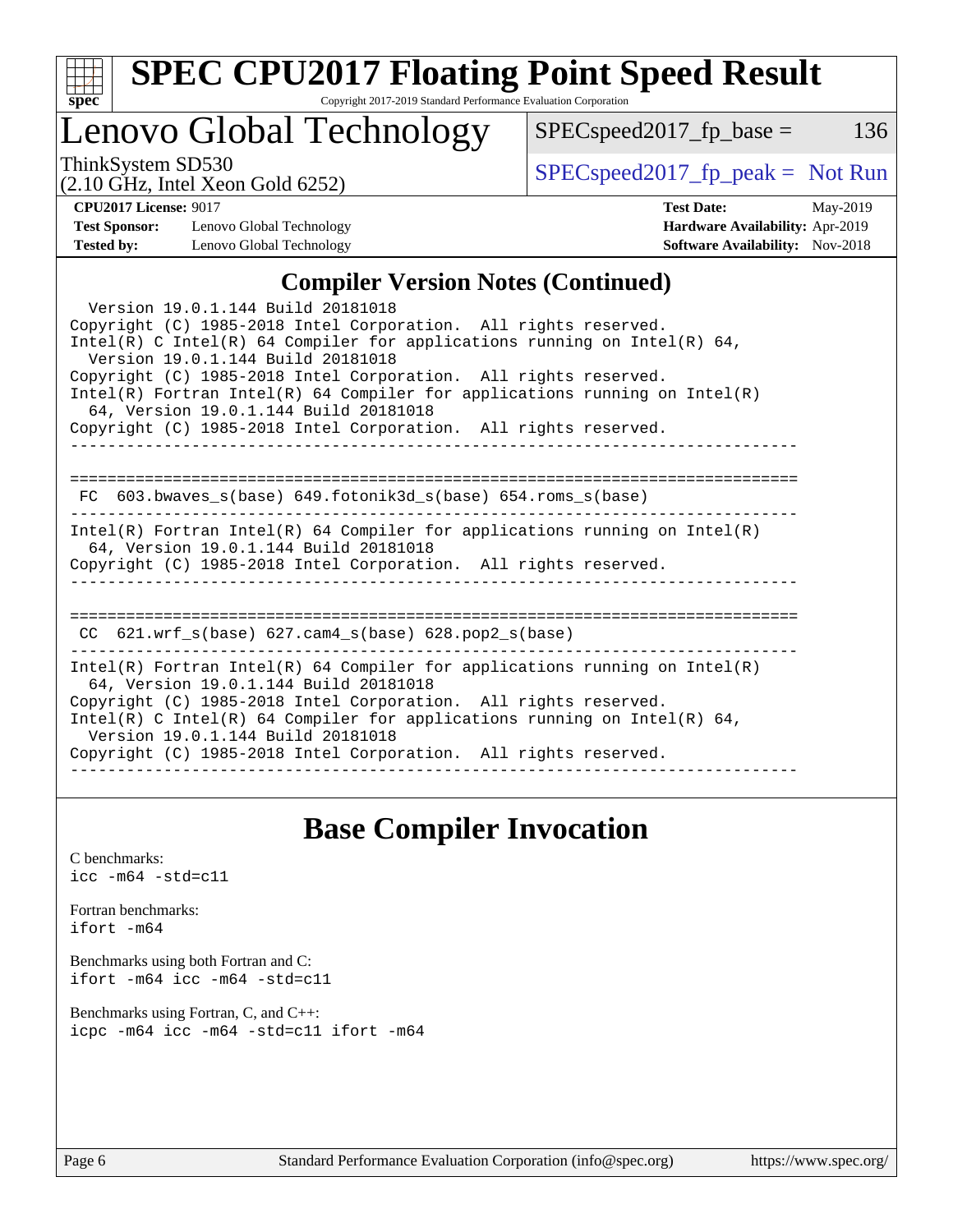

### **[SPEC CPU2017 Floating Point Speed Result](http://www.spec.org/auto/cpu2017/Docs/result-fields.html#SPECCPU2017FloatingPointSpeedResult)** Copyright 2017-2019 Standard Performance Evaluation Corporation

# Lenovo Global Technology

 $SPEC speed2017_fp\_base = 136$ 

(2.10 GHz, Intel Xeon Gold 6252)

ThinkSystem SD530  $SPEC speed2017_f p_peak = Not Run$ 

**[Test Sponsor:](http://www.spec.org/auto/cpu2017/Docs/result-fields.html#TestSponsor)** Lenovo Global Technology **[Hardware Availability:](http://www.spec.org/auto/cpu2017/Docs/result-fields.html#HardwareAvailability)** Apr-2019 **[Tested by:](http://www.spec.org/auto/cpu2017/Docs/result-fields.html#Testedby)** Lenovo Global Technology **[Software Availability:](http://www.spec.org/auto/cpu2017/Docs/result-fields.html#SoftwareAvailability)** Nov-2018

**[CPU2017 License:](http://www.spec.org/auto/cpu2017/Docs/result-fields.html#CPU2017License)** 9017 **[Test Date:](http://www.spec.org/auto/cpu2017/Docs/result-fields.html#TestDate)** May-2019

## **[Base Portability Flags](http://www.spec.org/auto/cpu2017/Docs/result-fields.html#BasePortabilityFlags)**

 603.bwaves\_s: [-DSPEC\\_LP64](http://www.spec.org/cpu2017/results/res2019q2/cpu2017-20190527-14821.flags.html#suite_basePORTABILITY603_bwaves_s_DSPEC_LP64) 607.cactuBSSN\_s: [-DSPEC\\_LP64](http://www.spec.org/cpu2017/results/res2019q2/cpu2017-20190527-14821.flags.html#suite_basePORTABILITY607_cactuBSSN_s_DSPEC_LP64) 619.lbm\_s: [-DSPEC\\_LP64](http://www.spec.org/cpu2017/results/res2019q2/cpu2017-20190527-14821.flags.html#suite_basePORTABILITY619_lbm_s_DSPEC_LP64) 621.wrf\_s: [-DSPEC\\_LP64](http://www.spec.org/cpu2017/results/res2019q2/cpu2017-20190527-14821.flags.html#suite_basePORTABILITY621_wrf_s_DSPEC_LP64) [-DSPEC\\_CASE\\_FLAG](http://www.spec.org/cpu2017/results/res2019q2/cpu2017-20190527-14821.flags.html#b621.wrf_s_baseCPORTABILITY_DSPEC_CASE_FLAG) [-convert big\\_endian](http://www.spec.org/cpu2017/results/res2019q2/cpu2017-20190527-14821.flags.html#user_baseFPORTABILITY621_wrf_s_convert_big_endian_c3194028bc08c63ac5d04de18c48ce6d347e4e562e8892b8bdbdc0214820426deb8554edfa529a3fb25a586e65a3d812c835984020483e7e73212c4d31a38223) 627.cam4\_s: [-DSPEC\\_LP64](http://www.spec.org/cpu2017/results/res2019q2/cpu2017-20190527-14821.flags.html#suite_basePORTABILITY627_cam4_s_DSPEC_LP64) [-DSPEC\\_CASE\\_FLAG](http://www.spec.org/cpu2017/results/res2019q2/cpu2017-20190527-14821.flags.html#b627.cam4_s_baseCPORTABILITY_DSPEC_CASE_FLAG) 628.pop2\_s: [-DSPEC\\_LP64](http://www.spec.org/cpu2017/results/res2019q2/cpu2017-20190527-14821.flags.html#suite_basePORTABILITY628_pop2_s_DSPEC_LP64) [-DSPEC\\_CASE\\_FLAG](http://www.spec.org/cpu2017/results/res2019q2/cpu2017-20190527-14821.flags.html#b628.pop2_s_baseCPORTABILITY_DSPEC_CASE_FLAG) [-convert big\\_endian](http://www.spec.org/cpu2017/results/res2019q2/cpu2017-20190527-14821.flags.html#user_baseFPORTABILITY628_pop2_s_convert_big_endian_c3194028bc08c63ac5d04de18c48ce6d347e4e562e8892b8bdbdc0214820426deb8554edfa529a3fb25a586e65a3d812c835984020483e7e73212c4d31a38223) [-assume byterecl](http://www.spec.org/cpu2017/results/res2019q2/cpu2017-20190527-14821.flags.html#user_baseFPORTABILITY628_pop2_s_assume_byterecl_7e47d18b9513cf18525430bbf0f2177aa9bf368bc7a059c09b2c06a34b53bd3447c950d3f8d6c70e3faf3a05c8557d66a5798b567902e8849adc142926523472) 638.imagick\_s: [-DSPEC\\_LP64](http://www.spec.org/cpu2017/results/res2019q2/cpu2017-20190527-14821.flags.html#suite_basePORTABILITY638_imagick_s_DSPEC_LP64) 644.nab\_s: [-DSPEC\\_LP64](http://www.spec.org/cpu2017/results/res2019q2/cpu2017-20190527-14821.flags.html#suite_basePORTABILITY644_nab_s_DSPEC_LP64) 649.fotonik3d\_s: [-DSPEC\\_LP64](http://www.spec.org/cpu2017/results/res2019q2/cpu2017-20190527-14821.flags.html#suite_basePORTABILITY649_fotonik3d_s_DSPEC_LP64) 654.roms\_s: [-DSPEC\\_LP64](http://www.spec.org/cpu2017/results/res2019q2/cpu2017-20190527-14821.flags.html#suite_basePORTABILITY654_roms_s_DSPEC_LP64)

## **[Base Optimization Flags](http://www.spec.org/auto/cpu2017/Docs/result-fields.html#BaseOptimizationFlags)**

[C benchmarks](http://www.spec.org/auto/cpu2017/Docs/result-fields.html#Cbenchmarks):

[-xCORE-AVX512](http://www.spec.org/cpu2017/results/res2019q2/cpu2017-20190527-14821.flags.html#user_CCbase_f-xCORE-AVX512) [-ipo](http://www.spec.org/cpu2017/results/res2019q2/cpu2017-20190527-14821.flags.html#user_CCbase_f-ipo) [-O3](http://www.spec.org/cpu2017/results/res2019q2/cpu2017-20190527-14821.flags.html#user_CCbase_f-O3) [-no-prec-div](http://www.spec.org/cpu2017/results/res2019q2/cpu2017-20190527-14821.flags.html#user_CCbase_f-no-prec-div) [-qopt-prefetch](http://www.spec.org/cpu2017/results/res2019q2/cpu2017-20190527-14821.flags.html#user_CCbase_f-qopt-prefetch) [-ffinite-math-only](http://www.spec.org/cpu2017/results/res2019q2/cpu2017-20190527-14821.flags.html#user_CCbase_f_finite_math_only_cb91587bd2077682c4b38af759c288ed7c732db004271a9512da14a4f8007909a5f1427ecbf1a0fb78ff2a814402c6114ac565ca162485bbcae155b5e4258871) [-qopt-mem-layout-trans=4](http://www.spec.org/cpu2017/results/res2019q2/cpu2017-20190527-14821.flags.html#user_CCbase_f-qopt-mem-layout-trans_fa39e755916c150a61361b7846f310bcdf6f04e385ef281cadf3647acec3f0ae266d1a1d22d972a7087a248fd4e6ca390a3634700869573d231a252c784941a8) [-qopenmp](http://www.spec.org/cpu2017/results/res2019q2/cpu2017-20190527-14821.flags.html#user_CCbase_qopenmp_16be0c44f24f464004c6784a7acb94aca937f053568ce72f94b139a11c7c168634a55f6653758ddd83bcf7b8463e8028bb0b48b77bcddc6b78d5d95bb1df2967) [-DSPEC\\_OPENMP](http://www.spec.org/cpu2017/results/res2019q2/cpu2017-20190527-14821.flags.html#suite_CCbase_DSPEC_OPENMP)

[Fortran benchmarks](http://www.spec.org/auto/cpu2017/Docs/result-fields.html#Fortranbenchmarks):

[-DSPEC\\_OPENMP](http://www.spec.org/cpu2017/results/res2019q2/cpu2017-20190527-14821.flags.html#suite_FCbase_DSPEC_OPENMP) [-xCORE-AVX512](http://www.spec.org/cpu2017/results/res2019q2/cpu2017-20190527-14821.flags.html#user_FCbase_f-xCORE-AVX512) [-ipo](http://www.spec.org/cpu2017/results/res2019q2/cpu2017-20190527-14821.flags.html#user_FCbase_f-ipo) [-O3](http://www.spec.org/cpu2017/results/res2019q2/cpu2017-20190527-14821.flags.html#user_FCbase_f-O3) [-no-prec-div](http://www.spec.org/cpu2017/results/res2019q2/cpu2017-20190527-14821.flags.html#user_FCbase_f-no-prec-div) [-qopt-prefetch](http://www.spec.org/cpu2017/results/res2019q2/cpu2017-20190527-14821.flags.html#user_FCbase_f-qopt-prefetch) [-ffinite-math-only](http://www.spec.org/cpu2017/results/res2019q2/cpu2017-20190527-14821.flags.html#user_FCbase_f_finite_math_only_cb91587bd2077682c4b38af759c288ed7c732db004271a9512da14a4f8007909a5f1427ecbf1a0fb78ff2a814402c6114ac565ca162485bbcae155b5e4258871) [-qopt-mem-layout-trans=4](http://www.spec.org/cpu2017/results/res2019q2/cpu2017-20190527-14821.flags.html#user_FCbase_f-qopt-mem-layout-trans_fa39e755916c150a61361b7846f310bcdf6f04e385ef281cadf3647acec3f0ae266d1a1d22d972a7087a248fd4e6ca390a3634700869573d231a252c784941a8) [-qopenmp](http://www.spec.org/cpu2017/results/res2019q2/cpu2017-20190527-14821.flags.html#user_FCbase_qopenmp_16be0c44f24f464004c6784a7acb94aca937f053568ce72f94b139a11c7c168634a55f6653758ddd83bcf7b8463e8028bb0b48b77bcddc6b78d5d95bb1df2967) [-nostandard-realloc-lhs](http://www.spec.org/cpu2017/results/res2019q2/cpu2017-20190527-14821.flags.html#user_FCbase_f_2003_std_realloc_82b4557e90729c0f113870c07e44d33d6f5a304b4f63d4c15d2d0f1fab99f5daaed73bdb9275d9ae411527f28b936061aa8b9c8f2d63842963b95c9dd6426b8a)

[Benchmarks using both Fortran and C](http://www.spec.org/auto/cpu2017/Docs/result-fields.html#BenchmarksusingbothFortranandC):

[-xCORE-AVX512](http://www.spec.org/cpu2017/results/res2019q2/cpu2017-20190527-14821.flags.html#user_CC_FCbase_f-xCORE-AVX512) [-ipo](http://www.spec.org/cpu2017/results/res2019q2/cpu2017-20190527-14821.flags.html#user_CC_FCbase_f-ipo) [-O3](http://www.spec.org/cpu2017/results/res2019q2/cpu2017-20190527-14821.flags.html#user_CC_FCbase_f-O3) [-no-prec-div](http://www.spec.org/cpu2017/results/res2019q2/cpu2017-20190527-14821.flags.html#user_CC_FCbase_f-no-prec-div) [-qopt-prefetch](http://www.spec.org/cpu2017/results/res2019q2/cpu2017-20190527-14821.flags.html#user_CC_FCbase_f-qopt-prefetch) [-ffinite-math-only](http://www.spec.org/cpu2017/results/res2019q2/cpu2017-20190527-14821.flags.html#user_CC_FCbase_f_finite_math_only_cb91587bd2077682c4b38af759c288ed7c732db004271a9512da14a4f8007909a5f1427ecbf1a0fb78ff2a814402c6114ac565ca162485bbcae155b5e4258871) [-qopt-mem-layout-trans=4](http://www.spec.org/cpu2017/results/res2019q2/cpu2017-20190527-14821.flags.html#user_CC_FCbase_f-qopt-mem-layout-trans_fa39e755916c150a61361b7846f310bcdf6f04e385ef281cadf3647acec3f0ae266d1a1d22d972a7087a248fd4e6ca390a3634700869573d231a252c784941a8) [-qopenmp](http://www.spec.org/cpu2017/results/res2019q2/cpu2017-20190527-14821.flags.html#user_CC_FCbase_qopenmp_16be0c44f24f464004c6784a7acb94aca937f053568ce72f94b139a11c7c168634a55f6653758ddd83bcf7b8463e8028bb0b48b77bcddc6b78d5d95bb1df2967) [-DSPEC\\_OPENMP](http://www.spec.org/cpu2017/results/res2019q2/cpu2017-20190527-14821.flags.html#suite_CC_FCbase_DSPEC_OPENMP) [-nostandard-realloc-lhs](http://www.spec.org/cpu2017/results/res2019q2/cpu2017-20190527-14821.flags.html#user_CC_FCbase_f_2003_std_realloc_82b4557e90729c0f113870c07e44d33d6f5a304b4f63d4c15d2d0f1fab99f5daaed73bdb9275d9ae411527f28b936061aa8b9c8f2d63842963b95c9dd6426b8a)

[Benchmarks using Fortran, C, and C++:](http://www.spec.org/auto/cpu2017/Docs/result-fields.html#BenchmarksusingFortranCandCXX)

[-xCORE-AVX512](http://www.spec.org/cpu2017/results/res2019q2/cpu2017-20190527-14821.flags.html#user_CC_CXX_FCbase_f-xCORE-AVX512) [-ipo](http://www.spec.org/cpu2017/results/res2019q2/cpu2017-20190527-14821.flags.html#user_CC_CXX_FCbase_f-ipo) [-O3](http://www.spec.org/cpu2017/results/res2019q2/cpu2017-20190527-14821.flags.html#user_CC_CXX_FCbase_f-O3) [-no-prec-div](http://www.spec.org/cpu2017/results/res2019q2/cpu2017-20190527-14821.flags.html#user_CC_CXX_FCbase_f-no-prec-div) [-qopt-prefetch](http://www.spec.org/cpu2017/results/res2019q2/cpu2017-20190527-14821.flags.html#user_CC_CXX_FCbase_f-qopt-prefetch) [-ffinite-math-only](http://www.spec.org/cpu2017/results/res2019q2/cpu2017-20190527-14821.flags.html#user_CC_CXX_FCbase_f_finite_math_only_cb91587bd2077682c4b38af759c288ed7c732db004271a9512da14a4f8007909a5f1427ecbf1a0fb78ff2a814402c6114ac565ca162485bbcae155b5e4258871) [-qopt-mem-layout-trans=4](http://www.spec.org/cpu2017/results/res2019q2/cpu2017-20190527-14821.flags.html#user_CC_CXX_FCbase_f-qopt-mem-layout-trans_fa39e755916c150a61361b7846f310bcdf6f04e385ef281cadf3647acec3f0ae266d1a1d22d972a7087a248fd4e6ca390a3634700869573d231a252c784941a8) [-qopenmp](http://www.spec.org/cpu2017/results/res2019q2/cpu2017-20190527-14821.flags.html#user_CC_CXX_FCbase_qopenmp_16be0c44f24f464004c6784a7acb94aca937f053568ce72f94b139a11c7c168634a55f6653758ddd83bcf7b8463e8028bb0b48b77bcddc6b78d5d95bb1df2967) [-DSPEC\\_OPENMP](http://www.spec.org/cpu2017/results/res2019q2/cpu2017-20190527-14821.flags.html#suite_CC_CXX_FCbase_DSPEC_OPENMP) [-nostandard-realloc-lhs](http://www.spec.org/cpu2017/results/res2019q2/cpu2017-20190527-14821.flags.html#user_CC_CXX_FCbase_f_2003_std_realloc_82b4557e90729c0f113870c07e44d33d6f5a304b4f63d4c15d2d0f1fab99f5daaed73bdb9275d9ae411527f28b936061aa8b9c8f2d63842963b95c9dd6426b8a)

The flags files that were used to format this result can be browsed at

<http://www.spec.org/cpu2017/flags/Intel-ic18.0-official-linux64.2019-04-02.html> <http://www.spec.org/cpu2017/flags/Lenovo-Platform-SPECcpu2017-Flags-V1.2-CLX-A.html>

You can also download the XML flags sources by saving the following links: <http://www.spec.org/cpu2017/flags/Intel-ic18.0-official-linux64.2019-04-02.xml> <http://www.spec.org/cpu2017/flags/Lenovo-Platform-SPECcpu2017-Flags-V1.2-CLX-A.xml>